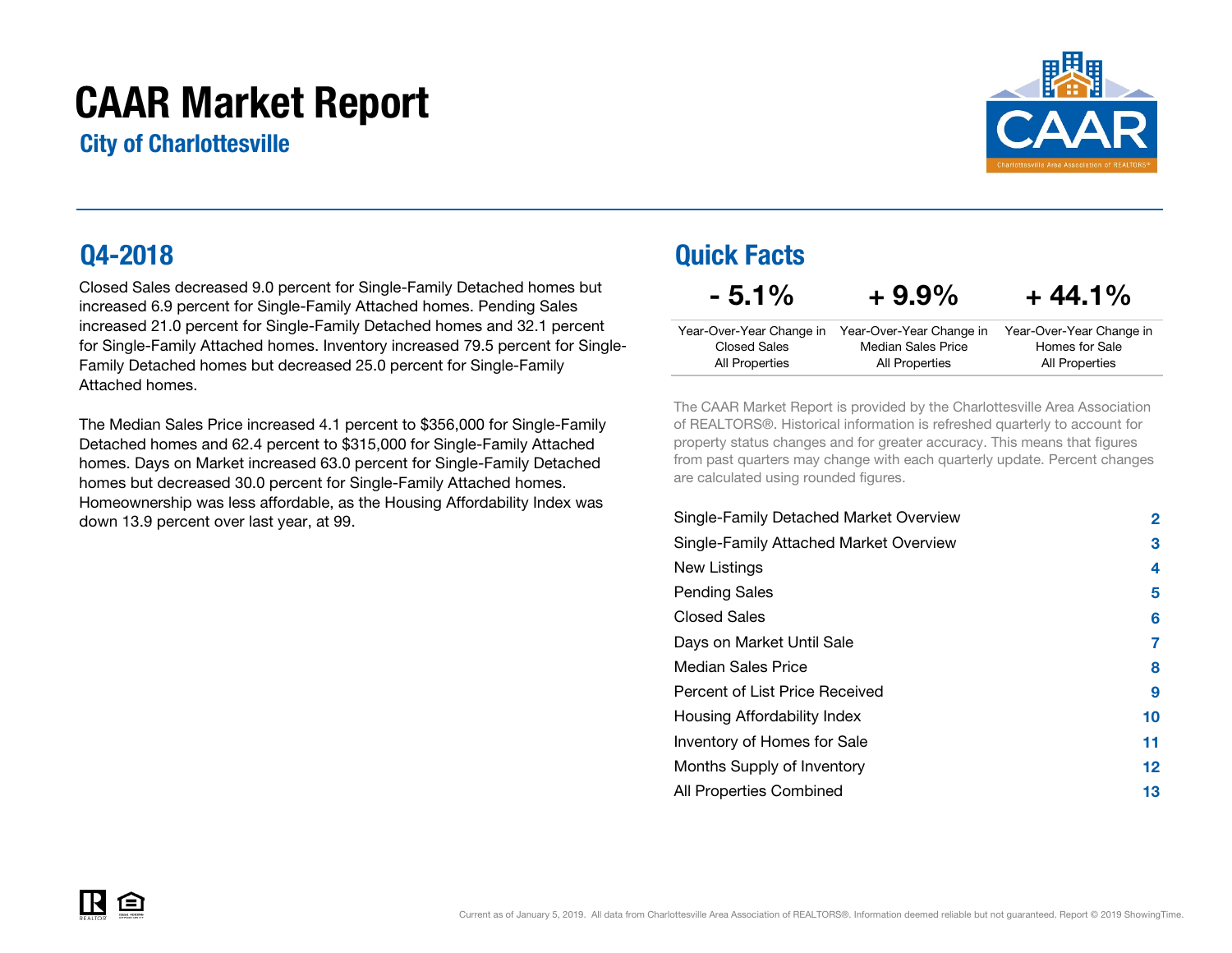# Single-Family Detached Market Overview

Key metrics by report quarter and for year-to-date (YTD) starting from the first of the year. Single-Family Detached properties only.



#### Key Metrics **Example 2018** Historical Sparkbars **Change Case Change YTD 2017 YTD 2018** Percent Change Change Change Change Change Change Change Change Change Change Change Change Change Change Change Change Change Change Pending Sales **62 75 Contract Contract Contract Contract Contract Contract Contract Contract Contract Contract Contract Contract Contract Contract Contract Contract Contract Contract Contract Contract Contract Contract C** New Listings **67 89 and 19 and 19 and 19 and 19 and 19 and 19 and 19 and 19 and 19 and 19 and 19 and 19 and 19**  $+ 21.0\%$  402 423 + 5.2%+ 32.8% 494 560 + 13.4% + 0.7%**Days on Market Until Sale 27 20 20 10:00 10:00 10:00 10:00 10:00 10:00 10:00 10:00 10:00 10:00 10:00 10:00 10:0** Closed Sales 89 8181 - 9.0% 402 405 Median Sales Price \$342,000 \$356,000 + 4.1% \$335,000 \$360,000 + 7.5% + 0.2%**Housing Affordability Index Contracts of The Plane Telephone 105 105 - 8.6% 107 95** - 11.2% Percent of List Price Received 98.4%98.4% 97.8%  $-0.6\%$  98.4% 98.6% Inventory of Homes for Sale Months Supply of Inventory 1.2 2.0 + 66.7% -- -- -- 39 70 $+79.5%$ Q4-2012 Q2-2014 Q4-2015 Q2-2017 Q4-2018 Q4-2012 Q2-2014 Q4-2015 Q2-2017 Q4-2018 Q4-2012 Q2-2014 Q4-2015 Q2-2017 Q4-2018 Q4-2012 Q2-2014 Q4-2015 Q2-2017 Q4-2018 Q4-2012 Q2-2014 Q4-2015 Q2-2017 Q4-2018 Q4-2012 Q2-2014 Q4-2015 Q2-2017 Q4-2018 Q4-2012 Q2-2014 Q4-2015 Q2-2017 Q4-2018 Q4-2012 Q2-2014 Q4-2015 Q2-2017 Q4-2018 Q4-2012Q2-2014 Q4-2015 Q2-2017 Q4-2018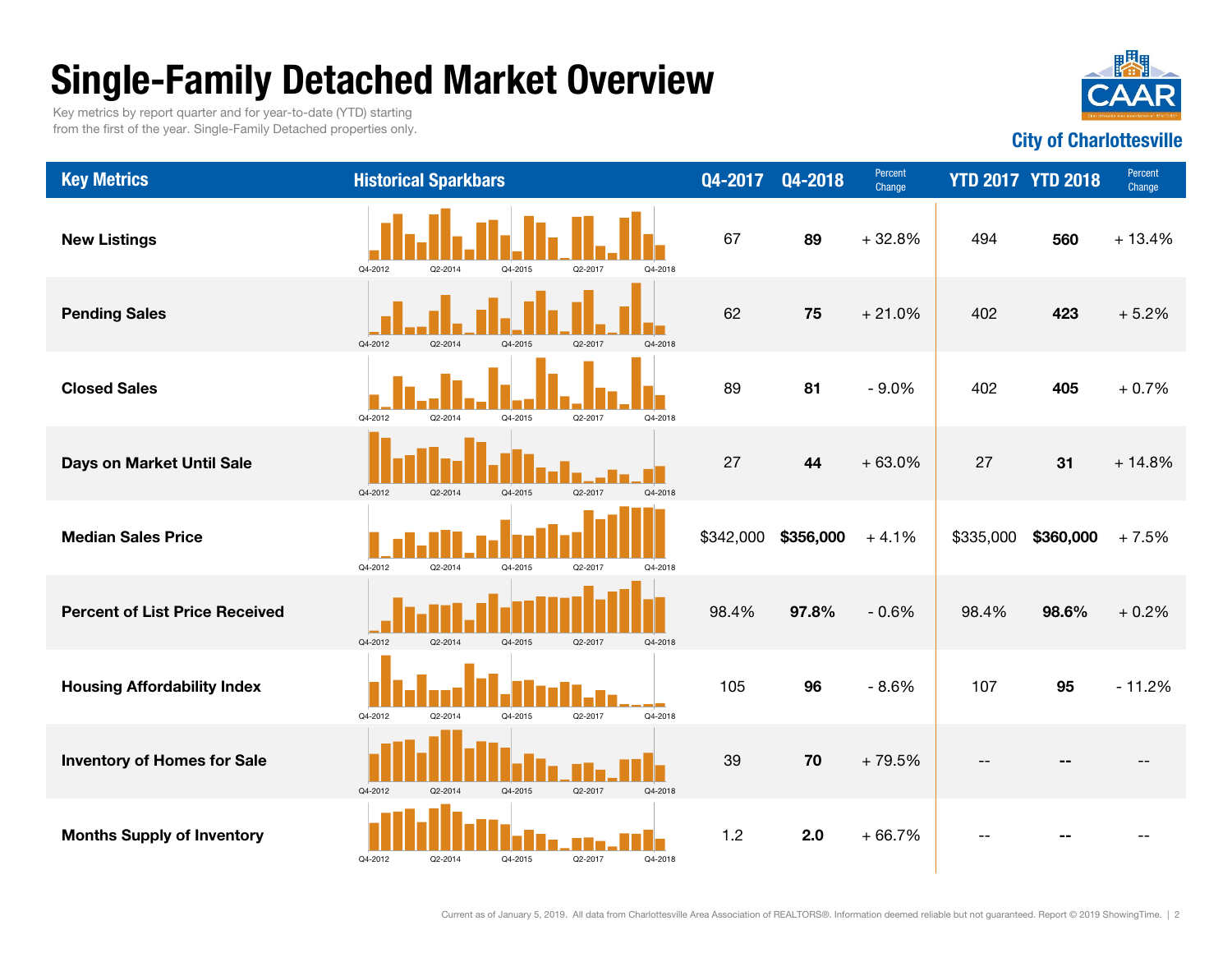# Single-Family Attached Market Overview



Key metrics by report quarter and for year-to-date (YTD) starting from the first of the year. Single-Family Attached properties only.

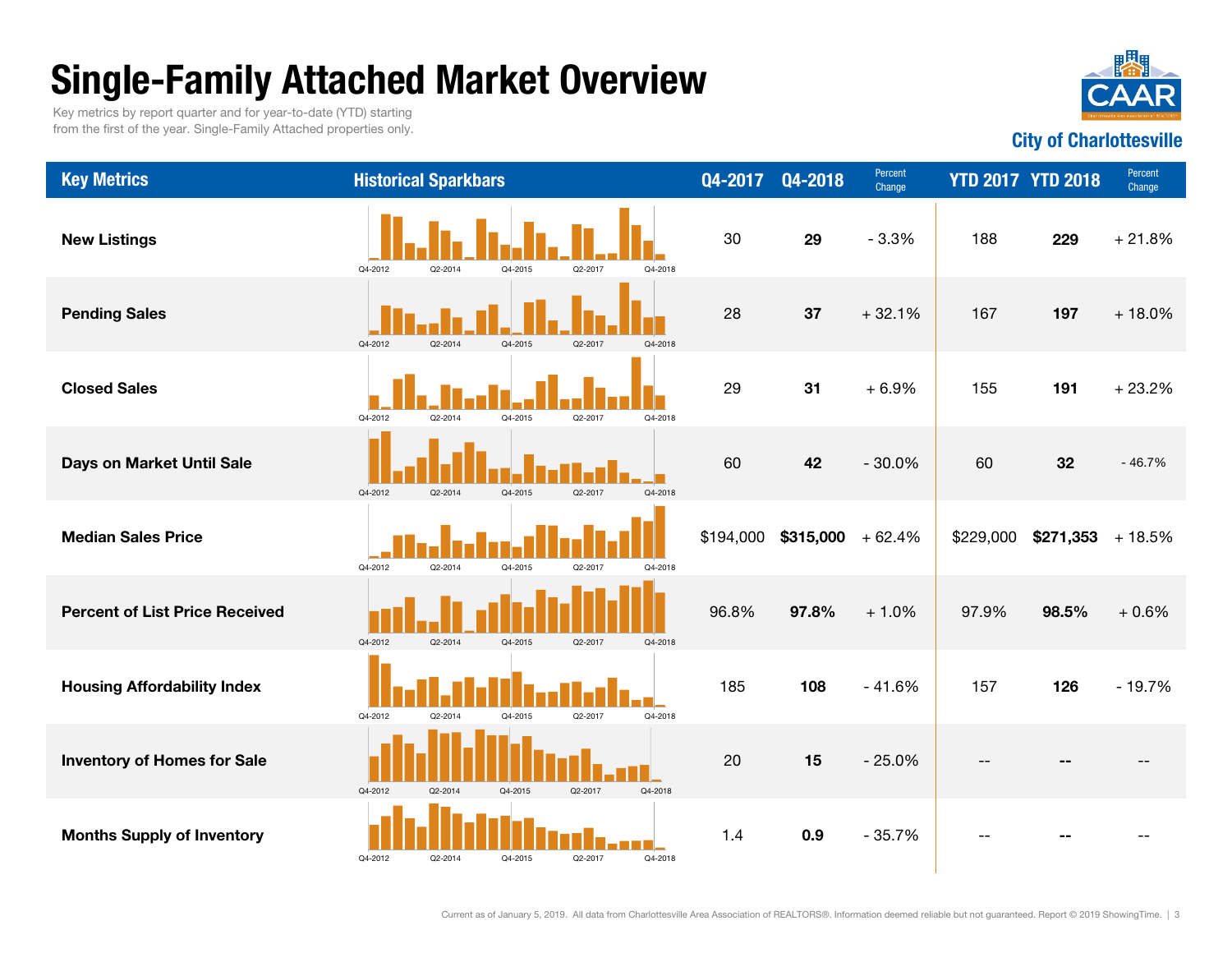### New Listings

A count of the properties that have been newly listed on the market in a given quarter.



53 26 67308929Single-Family Detached Single-Family Atta Q4-2018 488Year to DateQ4-2016 Q4-2017 Q4-2018+ 26.4% + 32.8%- 26.4% - 29.7% - 2.8% - 9.1% $-29.7\%$  + 15.4% Q4-2016 $Q4 - 2017$ 

|         |         |                        | 560      |         |                        |          |
|---------|---------|------------------------|----------|---------|------------------------|----------|
|         | 488     | 494                    |          |         |                        |          |
| 29      |         |                        |          | 190     | 188                    | 229      |
|         |         |                        |          |         |                        |          |
| Q4-2018 | Q4-2016 | Q4-2017                | Q4-2018  | Q4-2016 | Q4-2017                | Q4-2018  |
| $-3.3%$ | $-2.8%$ | $+1.2%$                | $+13.4%$ | $-9.1%$ | $-1.1%$                | $+21.8%$ |
| ached   |         | Single-Family Detached |          |         | Single-Family Attached |          |

| <b>New Listings</b> | Single<br>Family | Year-Over-Year<br>Change | Townhouse/<br>Condo | Year-Over-Year<br>Change |
|---------------------|------------------|--------------------------|---------------------|--------------------------|
| Q1-2016             | 171              | $+11.8%$                 | 70                  | $-5.4\%$                 |
| Q2-2016             | 153              | -4.4%                    | 56                  | $-1.8%$                  |
| Q3-2016             | 111              | $-5.1\%$                 | 38                  | $-7.3\%$                 |
| Q4-2016             | 53               | -26.4%                   | 26                  | $-29.7%$                 |
| Q1-2017             | 169              | $-1.2\%$                 | 67                  | -4.3%                    |
| Q2-2017             | 171              | $+11.8%$                 | 62                  | $+10.7%$                 |
| Q3-2017             | 87               | $-21.6%$                 | 29                  | $-23.7%$                 |
| Q4-2017             | 67               | $+26.4%$                 | 30                  | $+15.4%$                 |
| Q1-2018             | 166              | -1.8%                    | 88                  | +31.3%                   |
| Q2-2018             | 184              | $+7.6%$                  | 66                  | $+6.5%$                  |
| Q3-2018             | 121              | +39.1%                   | 46                  | +58.6%                   |
| Q4-2018             | 89               | +32.8%                   | 29                  | $-3.3\%$                 |

### Historical New Listings by Month

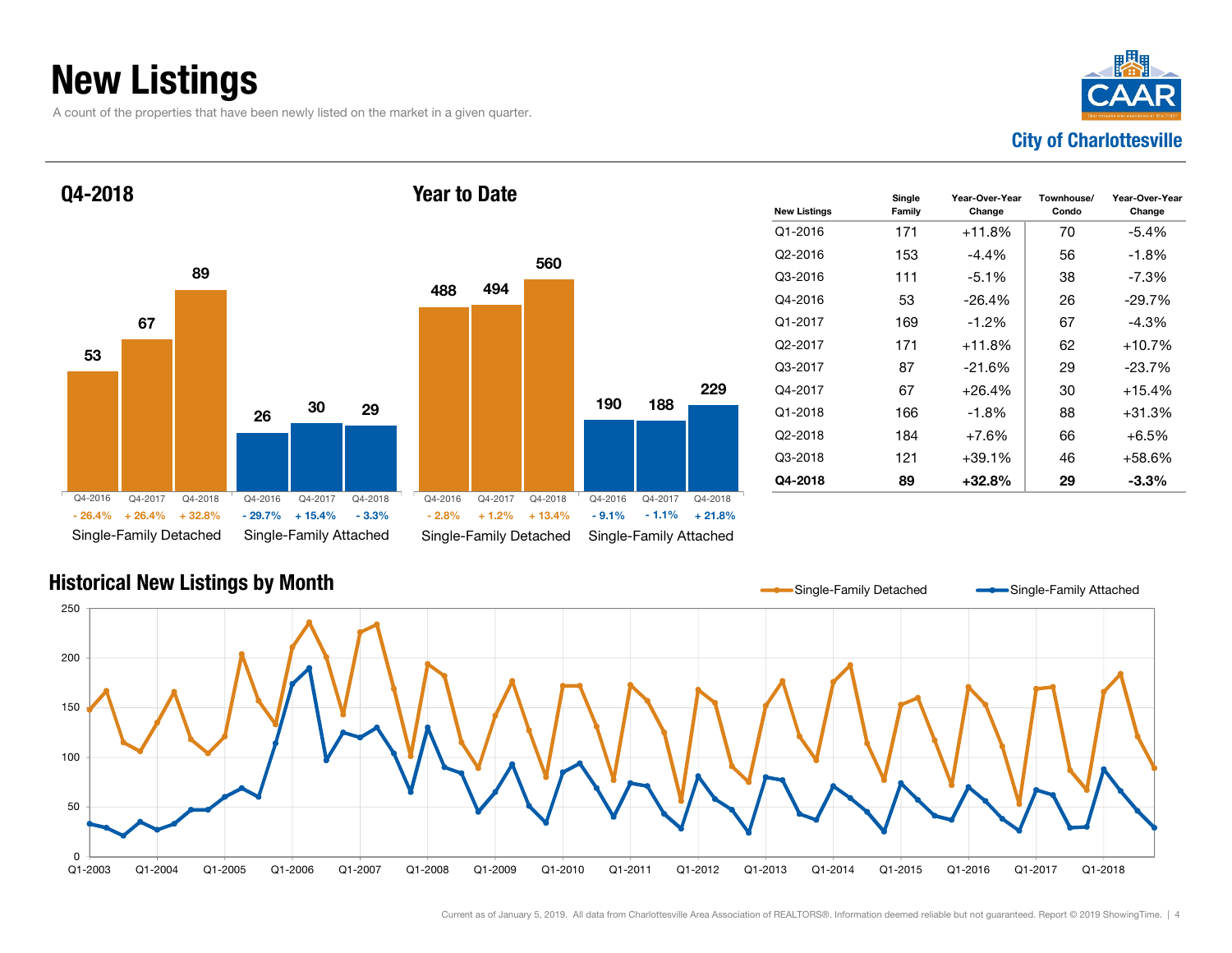### Pending Sales

A count of the properties on which offers have been accepted in a given quarter.





| <b>Pending Sales</b> | Single<br>Family | Year-Over-Year<br>Change | Townhouse/<br>Condo | Year-Over-Year<br>Change |
|----------------------|------------------|--------------------------|---------------------|--------------------------|
| $Q1 - 2016$          | 121              | $+15.2%$                 | 51                  | $+18.6%$                 |
| Q <sub>2</sub> -2016 | 141              | $+10.2%$                 | 54                  | $+10.2%$                 |
| Q3-2016              | 104              | $+16.9%$                 | 33                  | $+26.9\%$                |
| Q4-2016              | 64               | -4.5%                    | 23                  | $+9.5%$                  |
| Q1-2017              | 120              | $-0.8\%$                 | 58                  | $+13.7%$                 |
| Q <sub>2</sub> -2017 | 142              | $+0.7%$                  | 43                  | $-20.4%$                 |
| Q3-2017              | 78               | $-25.0%$                 | 38                  | $+15.2%$                 |
| Q4-2017              | 62               | $-3.1\%$                 | 28                  | $+21.7%$                 |
| Q1-2018              | 111              | -7.5%                    | 71                  | $+22.4%$                 |
| Q2-2018              | 156              | +9.9%                    | 53                  | $+23.3%$                 |
| Q3-2018              | 81               | +3.8%                    | 36                  | $-5.3\%$                 |
| Q4-2018              | 75               | +21.0%                   | 37                  | +32.1%                   |

#### Historical Pending Sales by Month

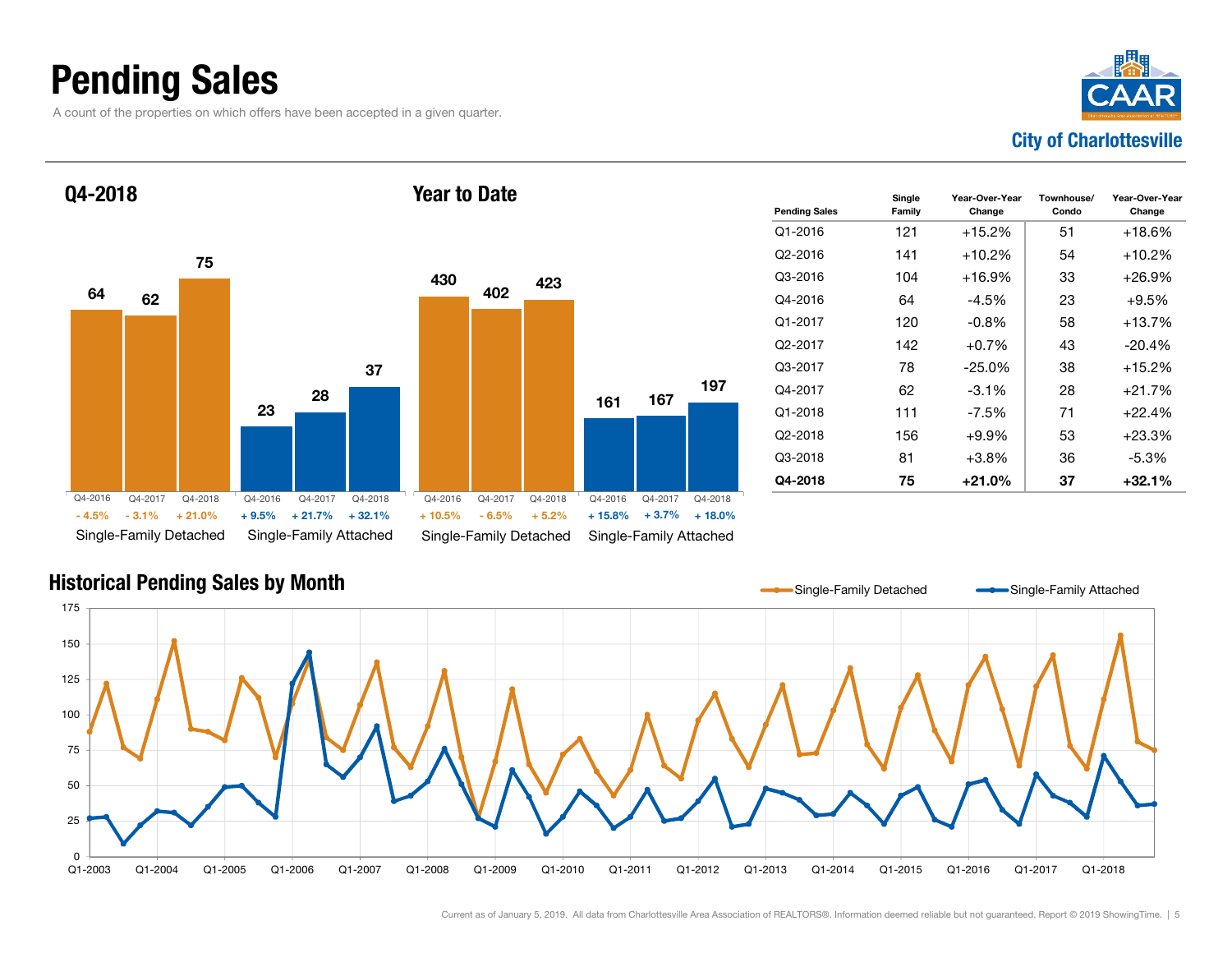### Closed Sales

A count of the actual sales that closed in a given quarter.



#### 7926 89298131Single-Family Detached Single-Family Attached Q4-2018 438163 402 155405Single-Family Detached Single-Family Attached Year to DateQ4-2016 Q4-2017 Q4-2018+ 12.7%+ 12.9% $-9.0%$  $\%$  + 12.7% - 9.0% + 23.8% + 11.5% + 6.9% + 15.6% - 8.2% + 0.7% + 19.0% - 4.9% + 23.2% Q4-2016 Q4-2017 Q4-2018 Q4-2016Q4-2017 Q4-2018 Q4-2016 Q4-2017 Q4-2018

| <b>Closed Sales</b> | Single<br>Family | Year-Over-Year<br>Change | Townhouse/<br>Condo | Year-Over-Year<br>Change |
|---------------------|------------------|--------------------------|---------------------|--------------------------|
| Q1-2016             | 73               | $+9.0\%$                 | 26                  | $-16.1%$                 |
| Q2-2016             | 160              | $+15.1%$                 | 51                  | $+10.9%$                 |
| Q3-2016             | 126              | $+22.3%$                 | 60                  | $+53.8\%$                |
| Q4-2016             | 79               | $+12.9%$                 | 26                  | $+23.8%$                 |
| Q1-2017             | 63               | -13.7%                   | 27                  | $+3.8\%$                 |
| Q2-2017             | 153              | $-4.4\%$                 | 57                  | $+11.8%$                 |
| Q3-2017             | 97               | $-23.0\%$                | 42                  | $-30.0\%$                |
| Q4-2017             | 89               | $+12.7%$                 | 29                  | $+11.5%$                 |
| Q1-2018             | 62               | -1.6%                    | 30                  | +11.1%                   |
| Q2-2018             | 161              | $+5.2%$                  | 85                  | $+49.1%$                 |
| Q3-2018             | 101              | $+4.1\%$                 | 45                  | $+7.1%$                  |
| Q4-2018             | 81               | $-9.0\%$                 | 31                  | +6.9%                    |

#### Historical Closed Sales by Month



191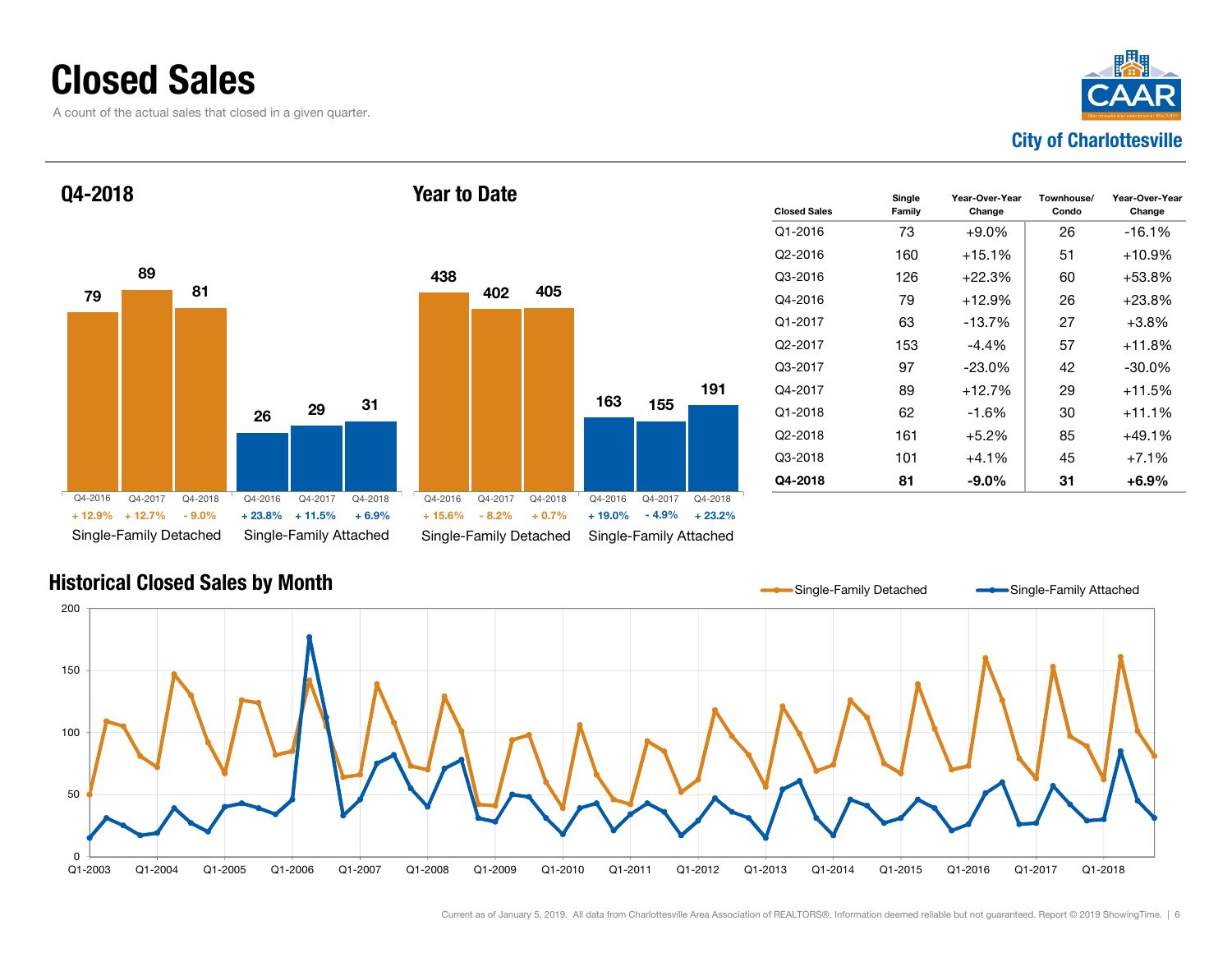### Days on Market Until Sale

Median number of days between when a property is listed and when an offer is accepted in a given quarter.

 $\%$  - 26.9% + 15.8% + 64.3% + 14.5% - 46.8% - 27.4% - 40.0% + 14.8% 0.0% - 7.7% - 46.7%

Q4-2017 Q4-2018 Q4-2016



### 52693879 44 42Q4-2018 452731Year to Date

| Days on Market | Single<br>Family | Year-Over-Year<br>Change | Townhouse/<br>Condo | Year-Over-Year<br>Change |
|----------------|------------------|--------------------------|---------------------|--------------------------|
| Q1-2016        | 64               | $-22.9%$                 | 94                  | -7.8%                    |
| Q2-2016        | 42               | -8.7%                    | 64                  | $+14.3%$                 |
| Q3-2016        | 35               | $-46.2\%$                | 53                  | -8.6%                    |
| Q4-2016        | 52               | $-26.8\%$                | 69                  | $+64.3%$                 |
| Q1-2017        | 33               | $-48.4%$                 | 71                  | $-24.5%$                 |
| Q2-2017        | 19               | $-54.8%$                 | 46                  | $-28.1%$                 |
| Q3-2017        | 25               | -28.6%                   | 60                  | $+13.2\%$                |
| Q4-2017        | 38               | $-26.9\%$                | 79                  | $+14.5%$                 |
| Q1-2018        | 31               | $-6.1\%$                 | 45                  | -36.6%                   |
| Q2-2018        | 19               | $0.0\%$                  | 29                  | $-37.0%$                 |
| Q3-2018        | 39               | $+56.0%$                 | 22                  | $-63.3%$                 |
| Q4-2018        | 44               | +15.8%                   | 42                  | -46.8%                   |

### Historical Days on Market Until Sale by Month

Q4-2016

Single-Family Detached Single-Family Attached

 Q4-2017 Q4-2018- 26.9% + 15.8%

Q4-2016

- 26.8%



Single-Family Detached Single-Family Attached

Q4-2017 Q4-2018 Q4-2016 Q4-2017 Q4-2018

65

60

32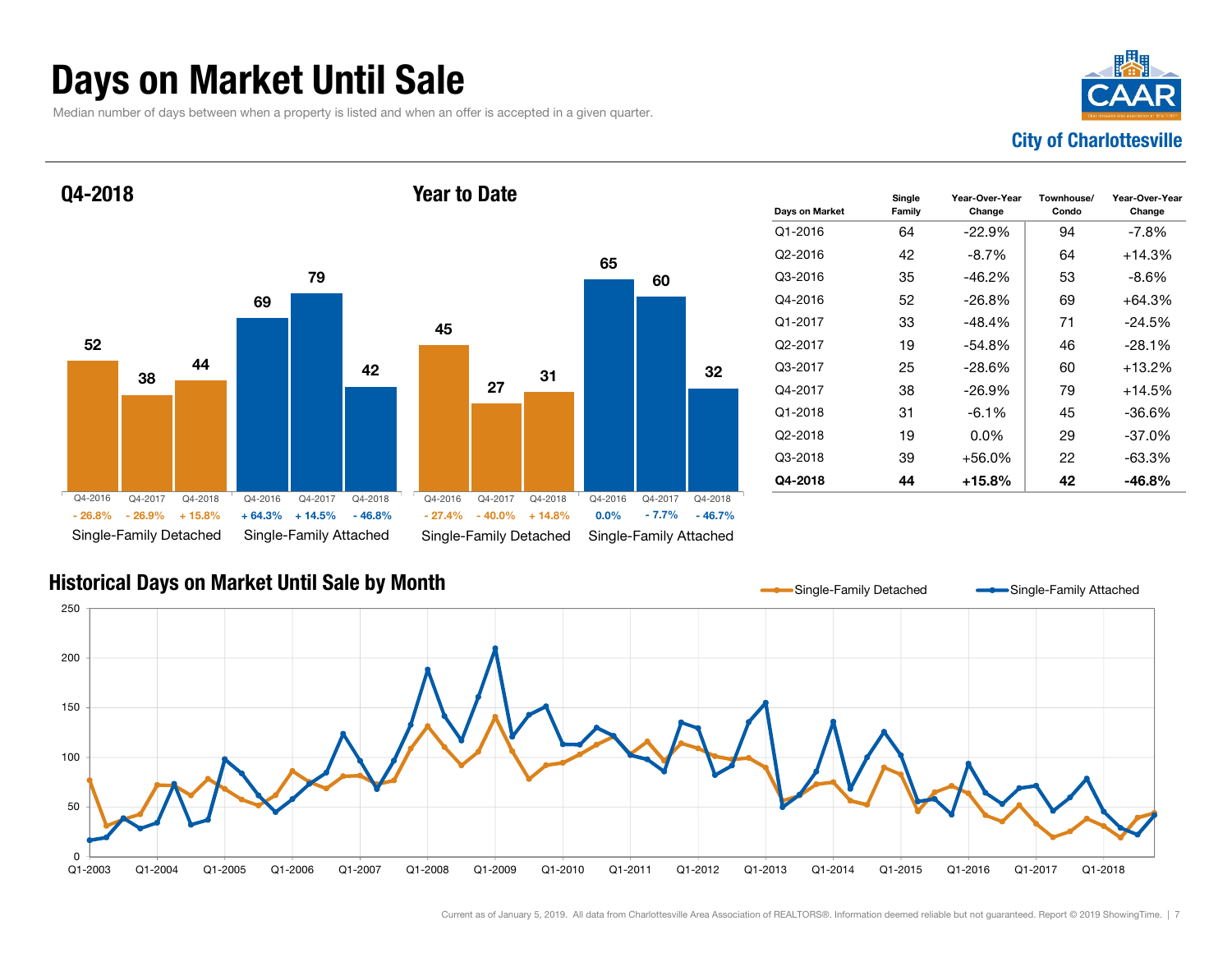### Median Sales Price

Point at which half of the sales sold for more and half sold for less, not accounting for seller concessions, in a given quarter.



Q4-2018





| <b>Median Sales Price</b> | Single<br>Family | Year-Over-Year<br>Change | Townhouse/<br>Condo | Year-Over-Year<br>Change |
|---------------------------|------------------|--------------------------|---------------------|--------------------------|
| O1-2016                   | \$290,000        | $0.0\%$                  | \$211,000           | $-6.2\%$                 |
| O2-2016                   | \$308,950        | $+11.1%$                 | \$249,000           | $+30.0\%$                |
| Q3-2016                   | \$317,950        | $-3.4\%$                 | \$248,000           | $+28.8\%$                |
| Q4-2016                   | \$291,000        | -0.3%                    | \$203,250           | $+16.8\%$                |
| Q1-2017                   | \$299,000        | $+3.1\%$                 | \$200,000           | -5.2%                    |
| Q <sub>2</sub> -2017      | \$352,500        | $+14.1%$                 | \$250,000           | $+0.4\%$                 |
| Q3-2017                   | \$331,025        | $+4.1\%$                 | \$229,750           | $-7.4\%$                 |
| Q4-2017                   | \$342,000        | $+17.5%$                 | \$194,000           | -4.6%                    |
| Q1-2018                   | \$362,500        | +21.2%                   | \$228,500           | $+14.3%$                 |
| Q2-2018                   | \$359,000        | $+1.8%$                  | \$277,000           | $+10.8\%$                |
| Q3-2018                   | \$360,000        | $+8.8\%$                 | \$262,886           | $+14.4%$                 |
| Q4-2018                   | \$356,000        | +4.1%                    | \$315,000           | $+62.4%$                 |

#### Historical Median Sales Price by Month

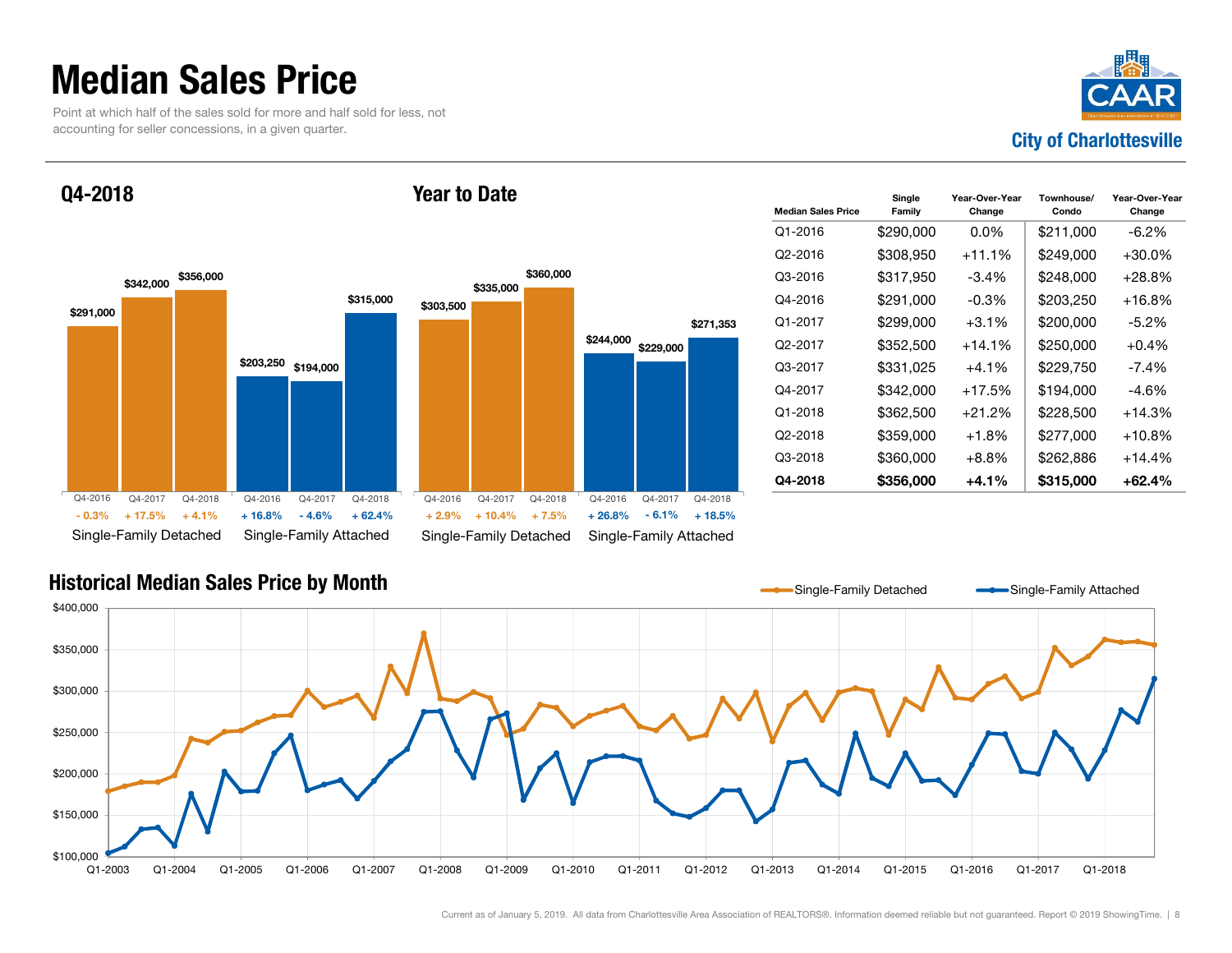### Percent of List Price Received

Percentage found when dividing a property's sales price by its most recent list price, then taking the average for all properties sold in a given quarter, not accounting for seller concessions.



Q4-2018

#### Year to Date



| Pct. of List Price<br>Received | Single<br>Family | Year-Over-Year<br>Change | Townhouse/<br>Condo | Year-Over-Year<br>Change |
|--------------------------------|------------------|--------------------------|---------------------|--------------------------|
| $Q1 - 2016$                    | 97.4%            | $+0.2\%$                 | 96.0%               | $+0.3%$                  |
| Q2-2016                        | 97.9%            | $-0.3\%$                 | 98.1%               | $+1.6\%$                 |
| Q3-2016                        | 97.8%            | $+1.1\%$                 | 97.2%               | $-0.4\%$                 |
| Q4-2016                        | 97.7%            | $+0.4\%$                 | 96.5%               | $-0.1%$                  |
| Q1-2017                        | 97.9%            | $+0.5\%$                 | 98.6%               | $+2.7%$                  |
| Q2-2017                        | 99.0%            | $+1.1%$                  | 97.9%               | $-0.2\%$                 |
| Q3-2017                        | 97.6%            | $-0.2\%$                 | 98.3%               | $+1.1%$                  |
| Q4-2017                        | 98.4%            | $+0.7\%$                 | 96.8%               | $+0.3%$                  |
| $Q1 - 2018$                    | 98.7%            | $+0.8\%$                 | 98.6%               | $0.0\%$                  |
| Q2-2018                        | 99.6%            | $+0.6%$                  | 98.4%               | $+0.5%$                  |
| Q3-2018                        | 97.6%            | $0.0\%$                  | 99.2%               | $+0.9%$                  |
| Q4-2018                        | 97.8%            | $-0.6\%$                 | 97.8%               | $+1.0%$                  |

#### Historical Percent of List Price Received by Month

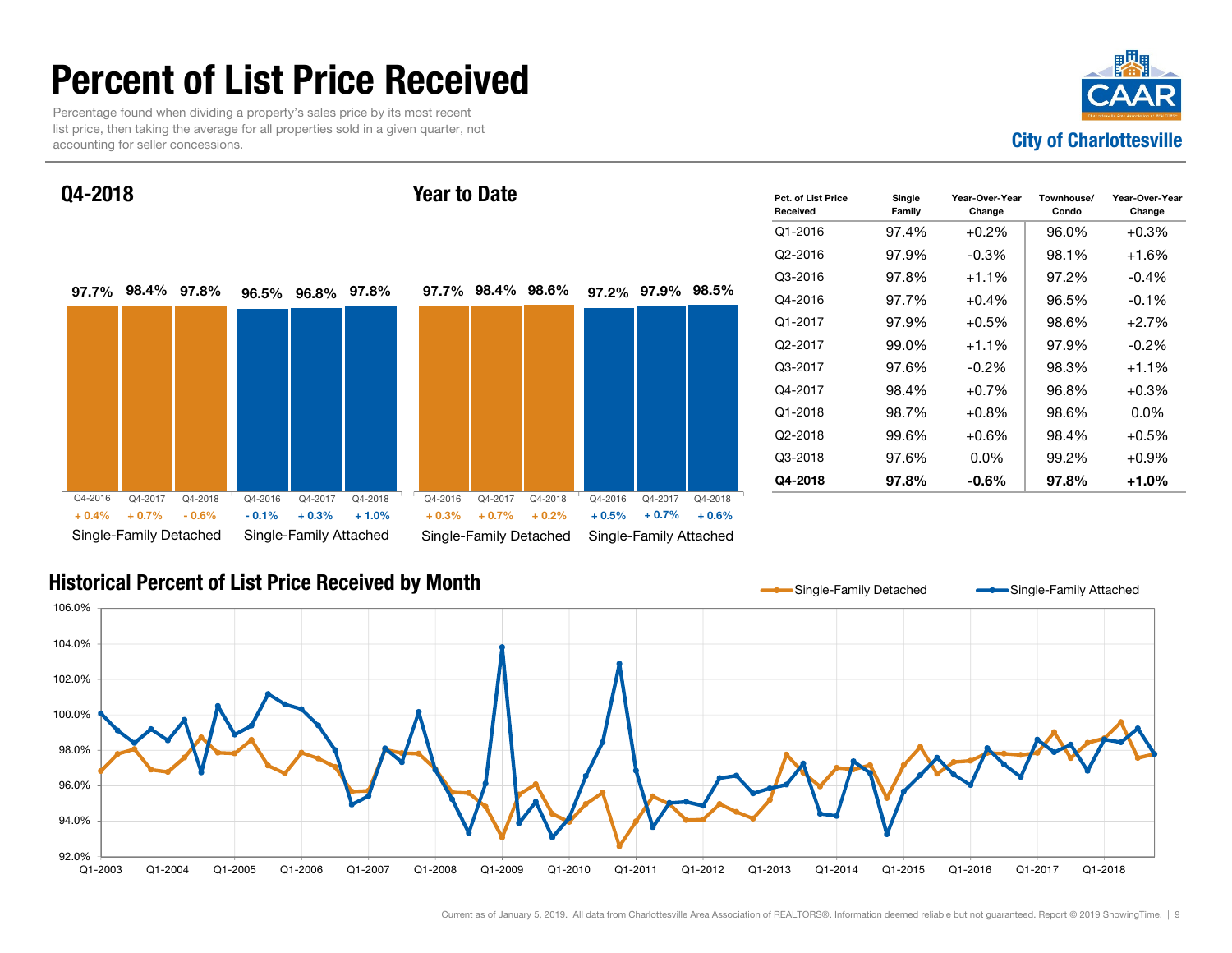# Housing Affordability Index

A higher value means greater affordability. Example: An index of 120 means the median household income is 120% of what is necessary to qualify for the median-priced home under prevailing interest rates.



Q4-2018

#### Year to Date



| <b>Affordability Index</b> | Single<br>Family | Year-Over-Year<br>Change | Townhouse/<br>Condo | Year-Over-Year<br>Change |
|----------------------------|------------------|--------------------------|---------------------|--------------------------|
| $Q1 - 2016$                | 121              | $-1.6%$                  | 166                 | $+5.1%$                  |
| Q <sub>2</sub> -2016       | 115              | $-10.2%$                 | 143                 | $-23.1\%$                |
| Q3-2016                    | 113              | $+6.6\%$                 | 145                 | $-20.3%$                 |
| Q4-2016                    | 119              | $-0.8%$                  | 170                 | $-15.8%$                 |
| Q1-2017                    | 116              | $-4.1\%$                 | 174                 | $+4.8%$                  |
| Q <sub>2</sub> -2017       | 102              | $-11.3%$                 | 144                 | $+0.7%$                  |
| Q3-2017                    | 110              | $-2.7%$                  | 158                 | $+9.0\%$                 |
| Q4-2017                    | 105              | $-11.8%$                 | 185                 | $+8.8%$                  |
| Q1-2018                    | 95               | $-18.1%$                 | 151                 | $-13.2%$                 |
| Q2-2018                    | 94               | $-7.8%$                  | 122                 | $-15.3%$                 |
| Q3-2018                    | 95               | $-13.6%$                 | 130                 | $-17.7%$                 |
| Q4-2018                    | 96               | $-8.6\%$                 | 108                 | -41.6%                   |

#### Historical Housing Affordability Index by Month

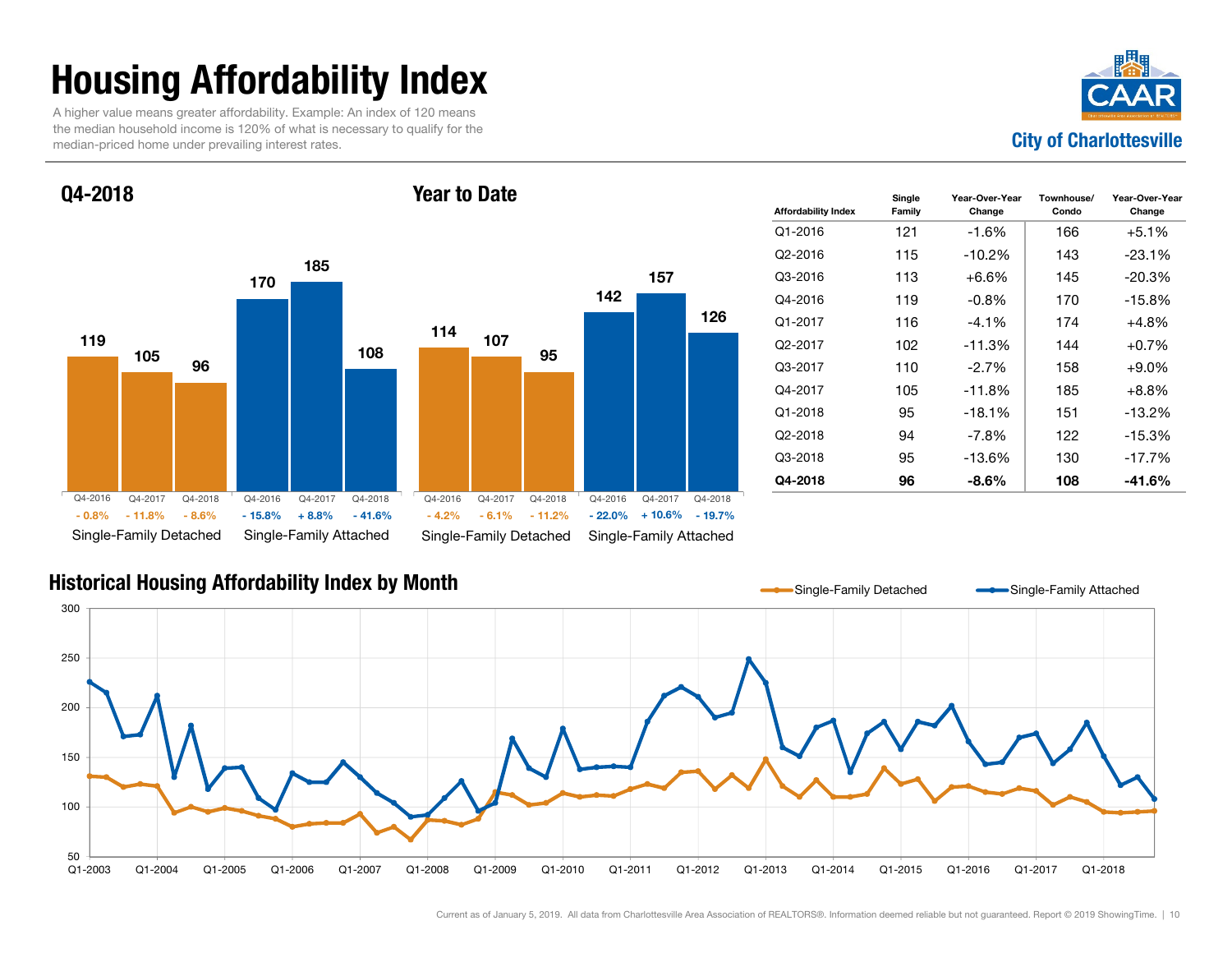### Inventory of Homes for Sale

The number of properties available for sale in active status at the end of a given quarter.





#### Historical Inventory of Homes for Sale by Month

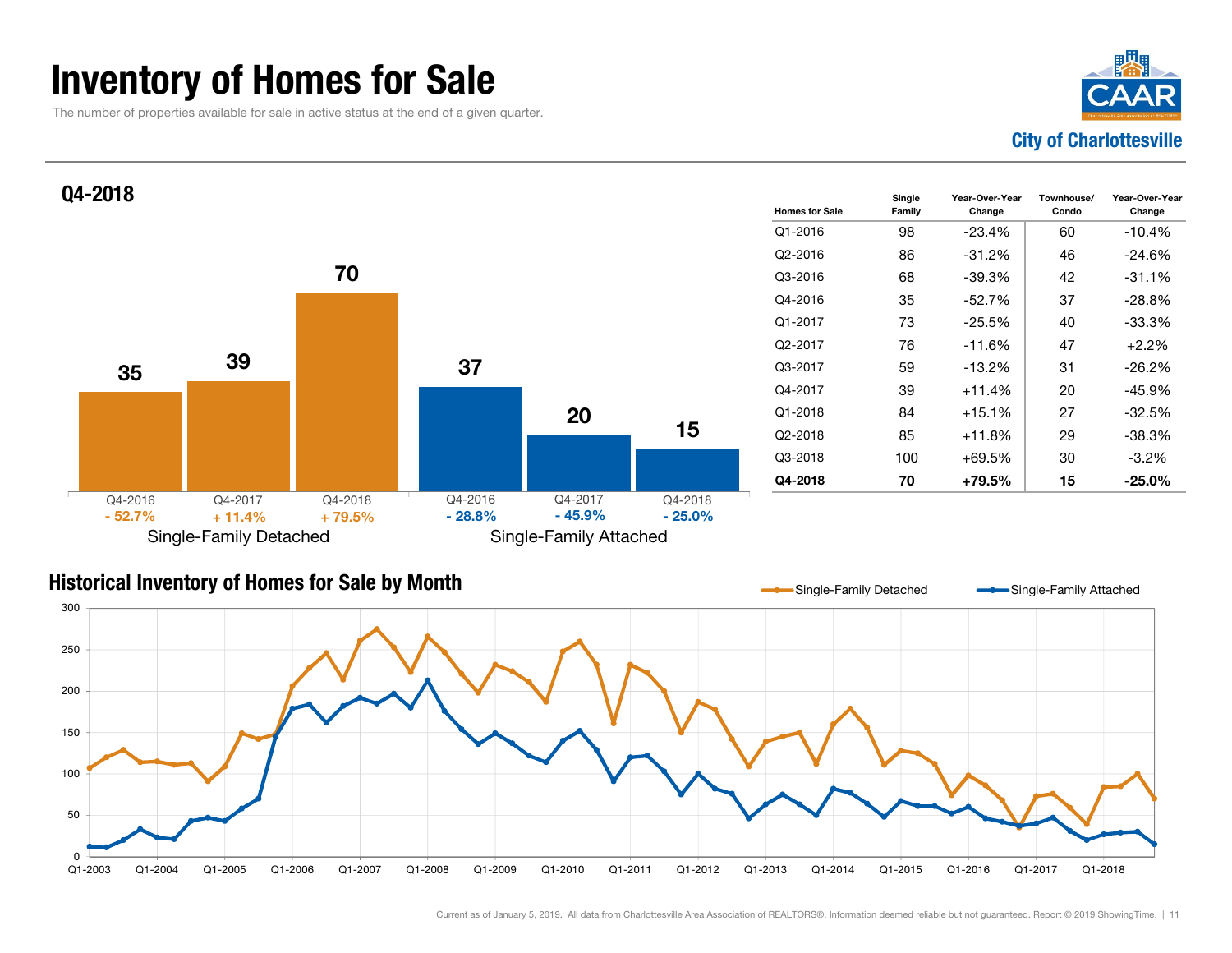### Months Supply of Inventory

The inventory of homes for sale at the end of a given month, divided by the average quarterly pending sales from the last 4 quarters.